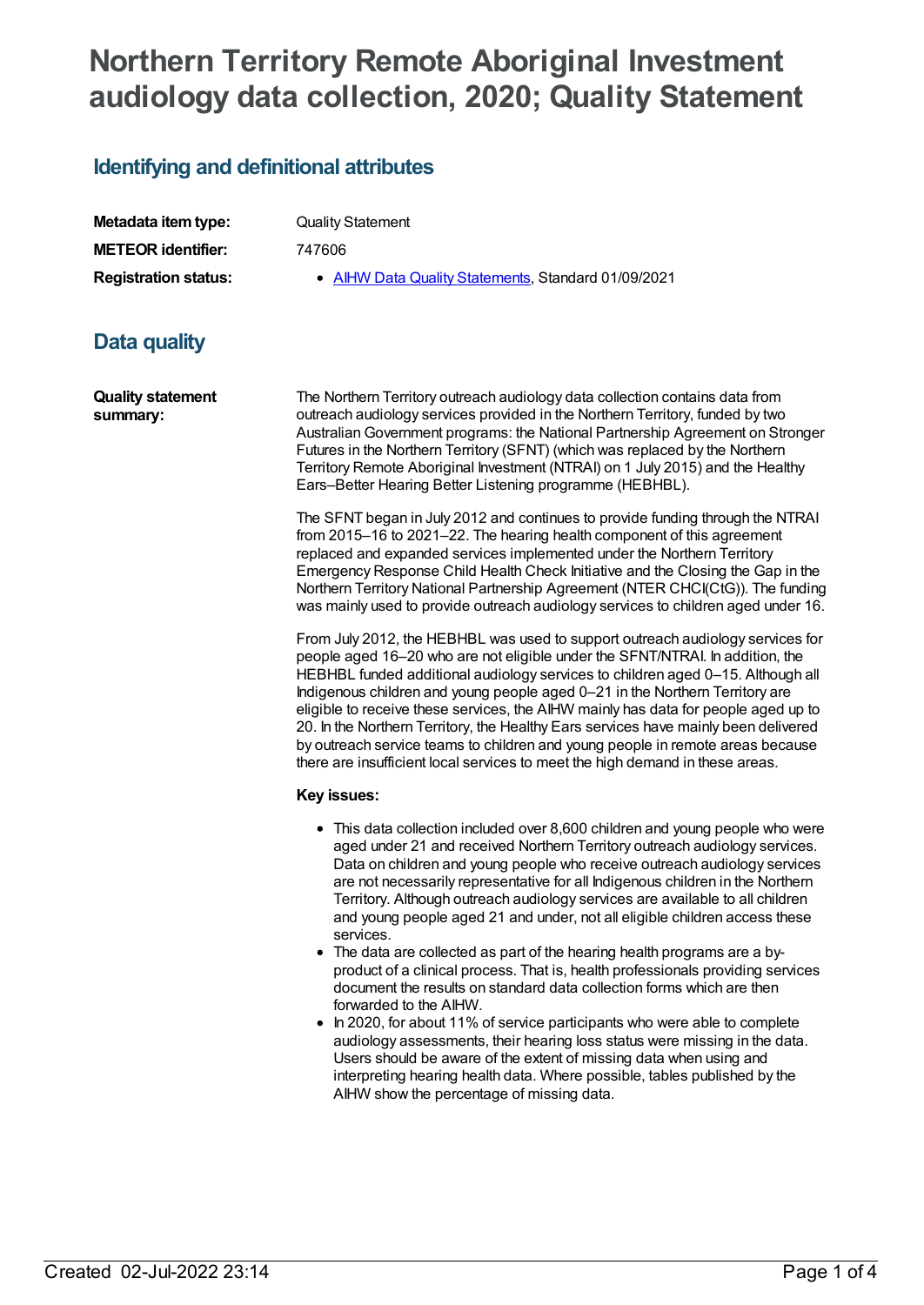| Institutional environment: | The Australian Institute of Health and Welfare (AIHW) is an independent corporate<br>Commonwealth entity under the <b>Australian Institute of Health and Welfare Act</b><br>1987 (AIHW Act), governed by a management Board and accountable to the<br>Australian Parliament through the Health portfolio.                                                                                                                                                                                                                                                                                                                                                                                                                                                                                                                                                                                                                                                                                                                                                                                                                                              |
|----------------------------|--------------------------------------------------------------------------------------------------------------------------------------------------------------------------------------------------------------------------------------------------------------------------------------------------------------------------------------------------------------------------------------------------------------------------------------------------------------------------------------------------------------------------------------------------------------------------------------------------------------------------------------------------------------------------------------------------------------------------------------------------------------------------------------------------------------------------------------------------------------------------------------------------------------------------------------------------------------------------------------------------------------------------------------------------------------------------------------------------------------------------------------------------------|
|                            | The AIHW is a nationally recognised information management agency. Its purpose<br>is to create authoritative and accessible information and statistics that inform<br>decisions and improve the health and welfare of all Australians.                                                                                                                                                                                                                                                                                                                                                                                                                                                                                                                                                                                                                                                                                                                                                                                                                                                                                                                 |
|                            | Compliance with confidentiality requirements in the AIHW Act, Privacy Principles in<br>the <b>Privacy Act 1988</b> (Cth), and AIHW's data governance arrangements ensures<br>that the AIHW is well positioned to release information for public benefit while<br>protecting the identity of individuals and organisations.                                                                                                                                                                                                                                                                                                                                                                                                                                                                                                                                                                                                                                                                                                                                                                                                                             |
|                            | For further information see the AIHW website (www.aihw.gov.au/about-us), which<br>includes details about the AIHW's governance (www.aihw.gov.au/about-us/our-<br>governance) and vision and strategic goals (www.aihw.gov.au/about-us/our-vision-<br>and-strategic-goals)                                                                                                                                                                                                                                                                                                                                                                                                                                                                                                                                                                                                                                                                                                                                                                                                                                                                              |
|                            | The AIHW is responsible for undertaking the data management, analysis and<br>reporting of information collected from the Northern Territory outreach ear and<br>hearing health services funded by the Australian Government Department of Health.                                                                                                                                                                                                                                                                                                                                                                                                                                                                                                                                                                                                                                                                                                                                                                                                                                                                                                      |
|                            | Data collection forms are completed by clinical service providers. The electronic<br>data were extracted and then sent to the AIHW via the Northern Territory<br>Department of Health (NT DoH). For further information see the NT DoH website<br>www.health.nt.gov.au.                                                                                                                                                                                                                                                                                                                                                                                                                                                                                                                                                                                                                                                                                                                                                                                                                                                                                |
| <b>Timeliness:</b>         | The NT DoH provides data files containing information on outreach audiology<br>services on a regular basis, and the AIHW publishes annual reports on these<br>services. The audiology data collection contains data on children and young people<br>who received audiology services between July 2012 and December 2020.                                                                                                                                                                                                                                                                                                                                                                                                                                                                                                                                                                                                                                                                                                                                                                                                                               |
|                            | The first report on the SFNT audiology data collection was published in January<br>2014, with a reference period of July 2012 to June 2013. The second annual report,<br>published in February 2015, has a reference period of July 2012 to June 2014. The<br>third annual report, published in November 2015, has a reference period of July<br>2012 to June 2015. The fourth annual report was published in March 2017, with a<br>reference period of July 2012 to June 2016. The fifth annual report was published in<br>November 2017, with a reference period of July 2012 to December 2016. The sixth<br>annual report was published in December 2018, with a reference period of July<br>2012 to December 2017. The seventh annual report was published in October<br>2019, with a reference period of July 2012 to December 2018. The eighth annual<br>report was published in August 2020, with a reference period of July 2012 to<br>December 2019. The latest report was published in September 2021, with a<br>reference period of July 2012 to December 2020. It is expected that future reports<br>will be published on an annual basis. |
| <b>Accessibility:</b>      | Reports are published on the AIHW website and can be downloaded free of charge<br>at www.aihw.gov.au. Supplementary data tables presenting more detailed data<br>accompany each report and these, too, are available on the AIHW website where<br>they can be downloaded without charge.                                                                                                                                                                                                                                                                                                                                                                                                                                                                                                                                                                                                                                                                                                                                                                                                                                                               |
|                            | Permission to obtain unpublished data must be sought from the NT DoH and the<br>Department of Health via the AIHW. Depending on the data requested, approvals<br>from relevant ethics committees of the Northern Territory may be required.                                                                                                                                                                                                                                                                                                                                                                                                                                                                                                                                                                                                                                                                                                                                                                                                                                                                                                            |
| Interpretability:          | The reports contain relevant definitions and information about caveats or aspects<br>that readers should be aware of when interpreting the data. Footnotes are included<br>where relevant to provide further details or caveats. Reference material containing<br>information about the programs and data collection accompany each report.<br>Readers are advised to consider all supporting and contextual information to<br>ensure appropriate interpretation of analyses presented by the AIHW.                                                                                                                                                                                                                                                                                                                                                                                                                                                                                                                                                                                                                                                    |
|                            | A copy of the National Partnership Agreement on the SFNT/NTRAI is available on<br>the website of the Standing Council on Federal Financial Relations<br>http://www.federalfinancialrelations.gov.au.                                                                                                                                                                                                                                                                                                                                                                                                                                                                                                                                                                                                                                                                                                                                                                                                                                                                                                                                                   |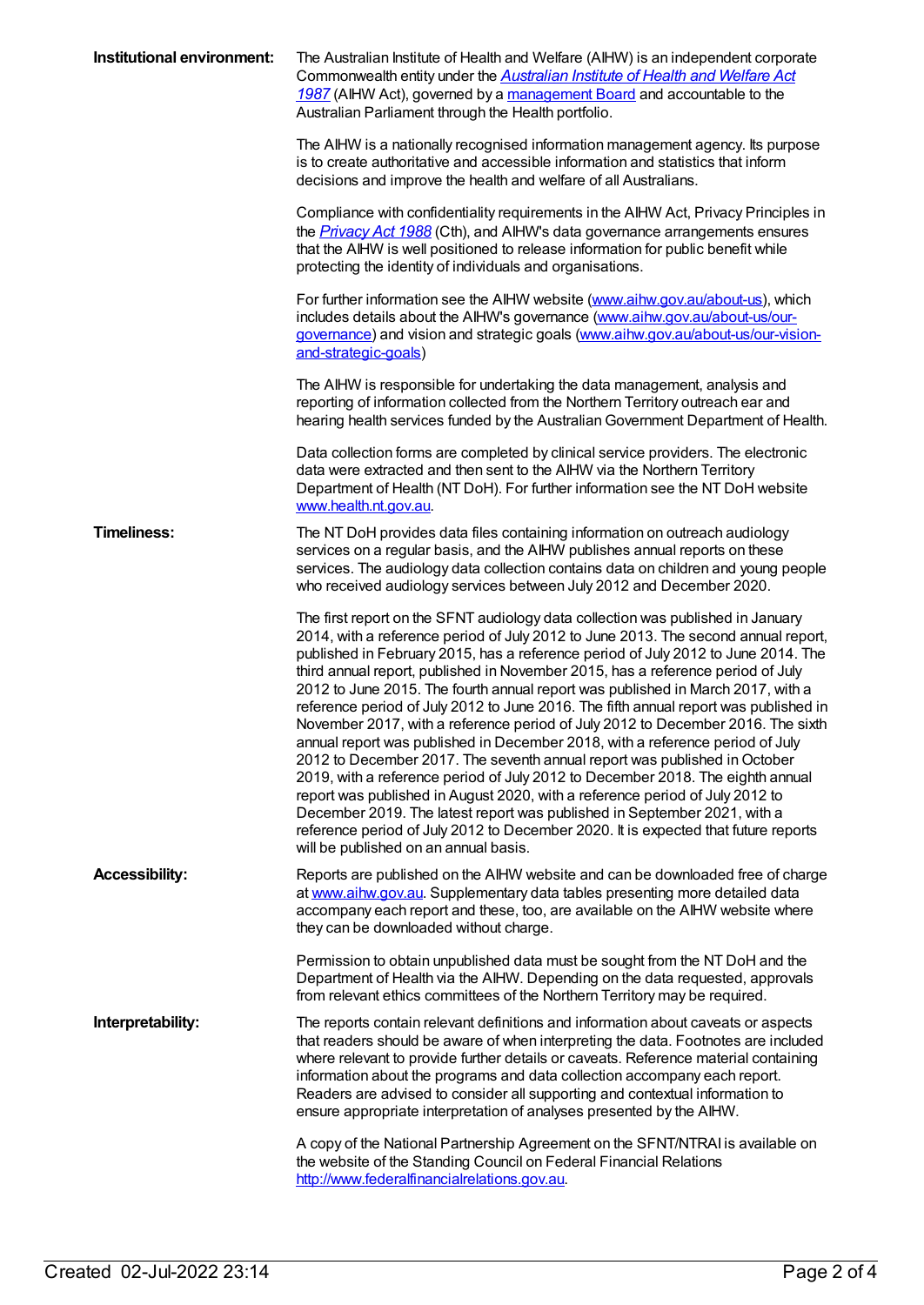Relevance: The Northern Territory outreach audiology data collection captures data on children and young people who receive outreach audiology services funded through the SFNT/NTRAI and HEBHBL programs. The data include information on the amount of services provided, demographic information of service recipients, and the ear health status of service recipients; the data also allowed children's ear health status to be compared over the time period. These services are more commonly accessed by children and young people in remote areas and the services targeted at children and young people most in need. In 2013, the NT DoH implemented the use of priority listing categories, so children and young people with poorer ear and hearing health are more likely to receive outreach audiology services. Although outreach audiology services are available to all Indigenous children and young people aged 21 and under in the SFNT/NTRAI and HEBHBL programs, not all eligible children and young people access these services. Therefore, the data reported on children and young people who receive outreach audiology services are not necessarily representative for all Indigenous children in the Northern Territory. Furthermore, outreach audiology data cannot be generalised beyond the programs contained in the data collection; neither can they be used to fully determine the prevalence of health conditions among all Indigenous children and young people in the Northern Territory. Services are targeted at children and young people in most need. In January 2013, the NT DoH implemented the use of priority listing categories, so children and young people with poorer ear and hearing health are more likely to receive outreach audiology services. **Accuracy:** In 2020, hearing loss status was missing from the data for about 11% of service participants where they were able to complete audiology assessments. Where possible, tables published by the AIHW show the percentage of missing data. The level of non-consent fluctuated over time; however, it decreased from 1.5% in 2013 to 0% since 2018 for children who received outreach audiology services. When a child's parent or guardian does not provide consent to share information, only a limited amount of aggregate information is provided to AIHW. This includes the number of services provided and the number of children and young people receiving a service by 5-year age group, sex and community where the service was provided. Parents or guardians of service recipients must provide their consent to share information with the AIHW. If consent is given, all de-identified data about the service recipient and the services they received is sent to the AIHW. In order to protect privacy, directly identifying information is not provided to the AIHW (for example, the child's name). Unique children records are counted only by the use of the child's Hospital Registration Number (HRN). A very small percentage of children could not be counted accurately due to missing or incorrect HRNs. Due to the nature of the collection process, there is a lag between the date when the service was provided and the date of data receipt by the AIHW. This means that at any point in time, there may be services provided that have not yet been captured in the data collection. However, the extent of under-reporting of the number of services and children and young people who received services is minimal. As reports are produced 6–12 months after the end of the reporting period for that year, the number of services not captured is minimal. Any services not captured in the reporting period are included in the following year's data supply for future reports.